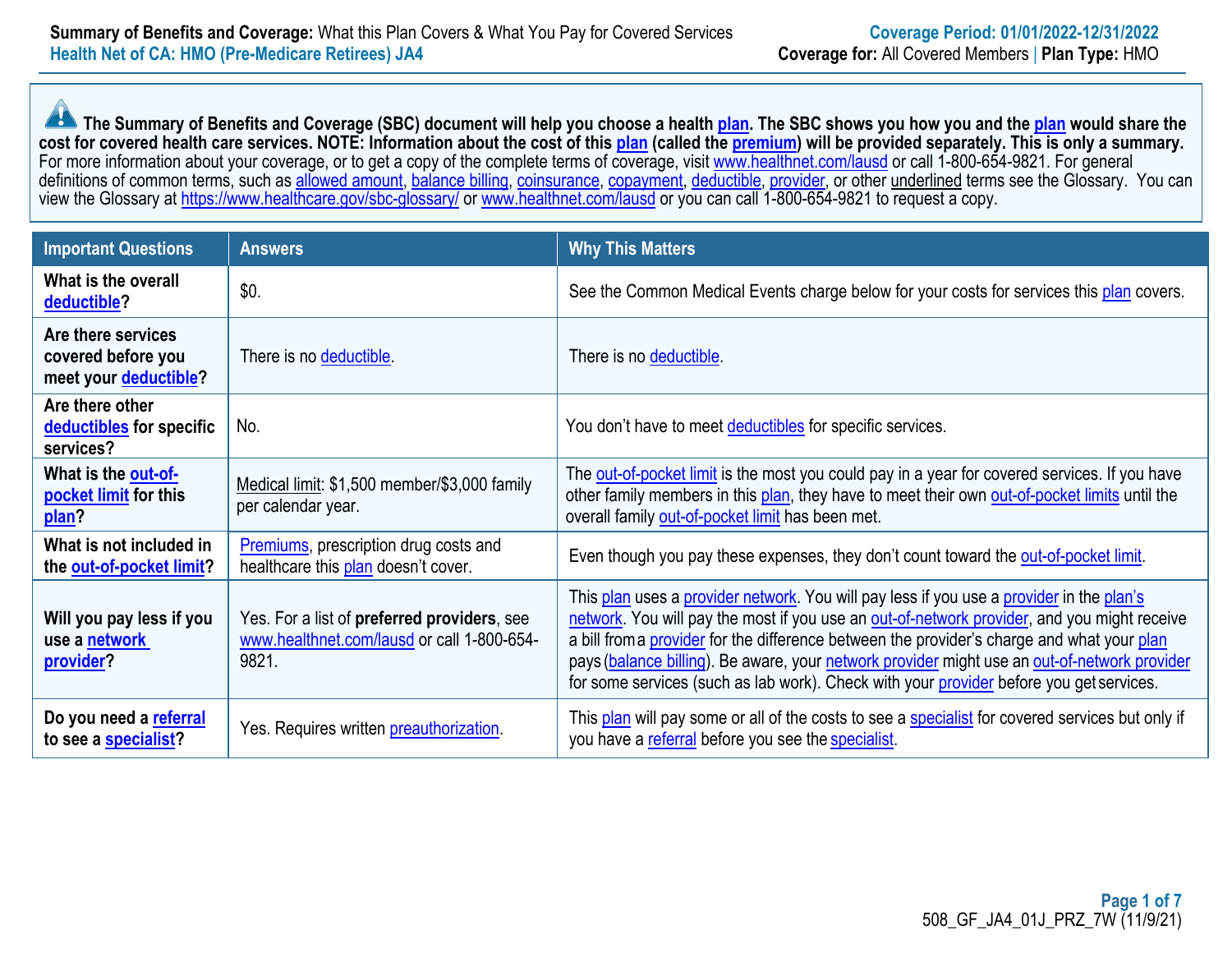All **[copayment](https://www.healthcare.gov/sbc-glossary/#copayment)** and **[coinsurance](https://www.healthcare.gov/sbc-glossary/#coinsurance)** costs shown in this chart are after your **[deductible](https://www.healthcare.gov/sbc-glossary/#deductible)** has been met, if a **deductible** applies.

| <b>Common Medical Event</b>                                                                        | <b>Services You May Need</b>                        | <b>What You Will Pay</b><br><b>In-network Provider</b><br>(You will pay the least)                                          | <b>What You Will Pay</b><br><b>Out-of-Network Provider</b><br>(You will pay the most) | <b>Limitations, Exceptions &amp; Other</b><br><b>Important Information</b>                                                                                               |
|----------------------------------------------------------------------------------------------------|-----------------------------------------------------|-----------------------------------------------------------------------------------------------------------------------------|---------------------------------------------------------------------------------------|--------------------------------------------------------------------------------------------------------------------------------------------------------------------------|
| If you visit a health care                                                                         | Primary care visit to treat<br>an injury or illness | \$20 copay/office visit<br><b>CVS Minute Clinic</b><br>(Preventive visit)-No charge<br>(Non-preventive)-\$20<br>copay/visit | Not covered                                                                           | None                                                                                                                                                                     |
| provider's office or clinic                                                                        | <b>Specialist visit</b>                             | \$30 copay/visit                                                                                                            | Not covered                                                                           | Requires preauthorization.                                                                                                                                               |
|                                                                                                    | Preventive care/screening/<br>immunization          | Birth through age 2-<br>No charge<br>Age 2 and older-<br>\$20 copay/visit                                                   | Not covered                                                                           | You may have to pay for services that<br>aren't preventive. Ask your provider if the<br>services needed are preventive. Then<br>check what your plan will pay for.       |
|                                                                                                    | Diagnostic test (x-ray,<br>blood work)              | No charge                                                                                                                   | Not covered                                                                           | Requires referral.                                                                                                                                                       |
| If you have a test                                                                                 | Imaging (CT/PET scans,<br>MRI <sub>s</sub> )        | No charge                                                                                                                   | Not covered                                                                           | Requires preauthorization.                                                                                                                                               |
|                                                                                                    | Generic drugs                                       | \$5 copay/retail order<br>\$10 copay/mail order                                                                             | Not covered                                                                           | Supply/order: 30 day (retail); 35-90 day<br>(mail). Prior Authorization is required for<br>select drugs. Quantity limits apply to                                        |
| If you need drugs to treat<br>your illness or condition.                                           | Preferred brand drugs                               | \$25 copay/retail order<br>\$50 copay/mail order                                                                            | Not covered                                                                           | select drugs. Fourth and subsequent refills<br>of maintenance drugs must be filled by                                                                                    |
| More information about<br>prescription drug<br>coverage is available at<br>www.healthnet.com/lausd | Non-preferred brand drugs                           | \$45 copay/retail order<br>\$90 copay/mail order                                                                            | Not covered                                                                           | mail order or a CVS retail pharmacy.<br>Brands with a generic equivalent require<br>prior authorization for coverage.                                                    |
|                                                                                                    | <b>Specialty drugs</b>                              | Self injectables-<br>\$50 copay/order<br>Refer to the recommended<br>drug list for other drugs<br>considered specialty      | Not covered                                                                           | Prior Authorization is required for select<br>drugs. Quantity limits may apply to select<br>drugs. Supply/order: up to a 30 days<br>supply filled by specialty pharmacy. |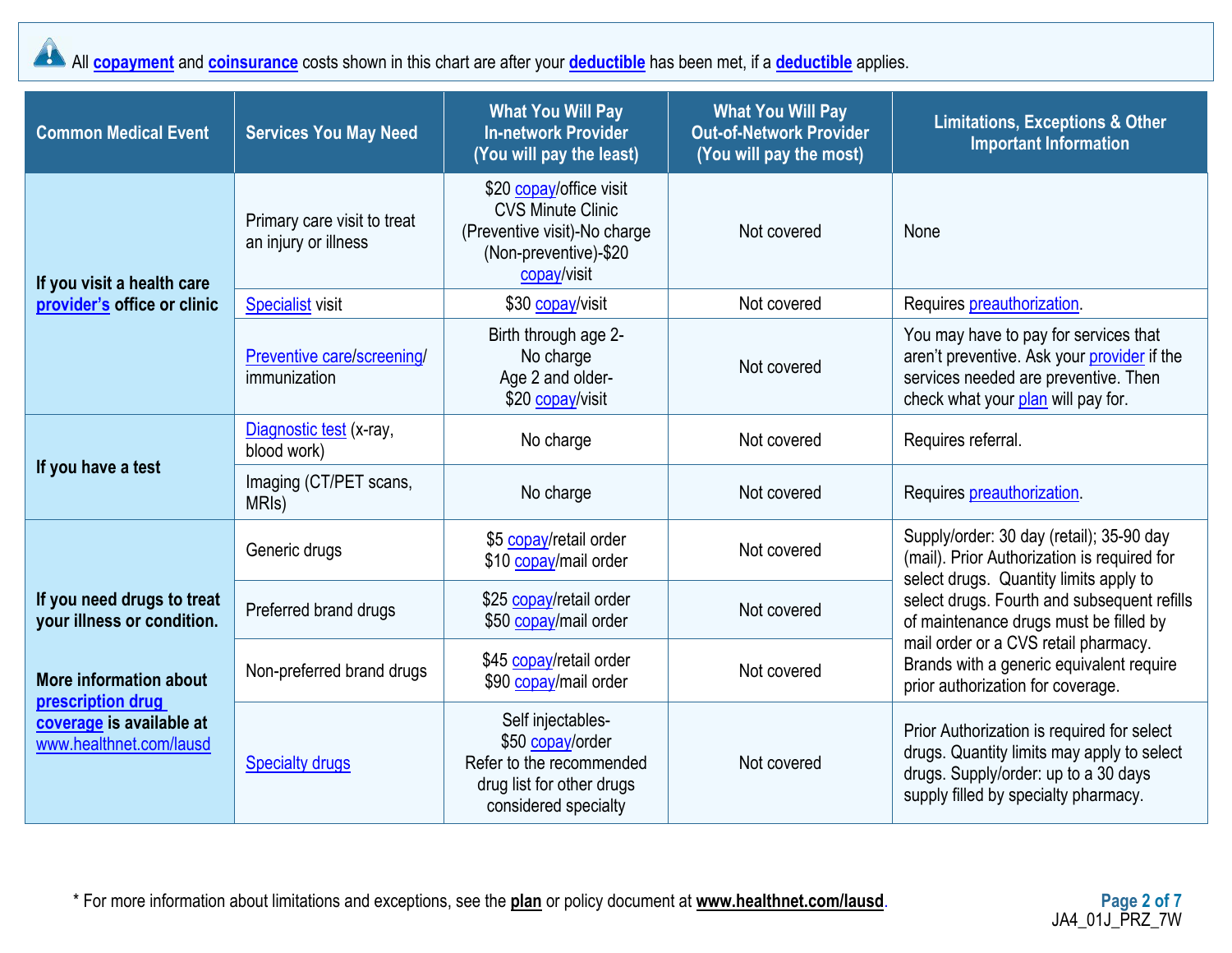| <b>Common Medical Event</b>                                            | <b>Services You May Need</b>                      | <b>What You Will Pay</b><br><b>In-network Provider</b><br>(You will pay the least)                                                | <b>What You Will Pay</b><br><b>Out-of-Network Provider</b><br>(You will pay the most)   | <b>Limitations, Exceptions &amp; Other</b><br><b>Important Information</b>                                       |
|------------------------------------------------------------------------|---------------------------------------------------|-----------------------------------------------------------------------------------------------------------------------------------|-----------------------------------------------------------------------------------------|------------------------------------------------------------------------------------------------------------------|
| If you have outpatient<br>surgery                                      | Facility fee (e.g.,<br>ambulatory surgery center) | Hospital-\$250<br>copay/admission<br>ASC-\$250 copay/admission                                                                    | Not covered                                                                             | Requires preauthorization.                                                                                       |
|                                                                        | Physician/surgeon fees                            | No charge                                                                                                                         | Not covered                                                                             | None                                                                                                             |
|                                                                        | <b>Emergency room care</b>                        | \$100 copay/visit                                                                                                                 | \$100 copay/visit                                                                       | Copay waived if admitted as inpatient. Out-<br>of-network services must meet the criteria<br>for emergency care. |
| If you need immediate<br>medical attention                             | <b>Emergency medical</b><br>transportation        | No charge                                                                                                                         | No charge                                                                               | Out-of-network services must meet the<br>criteria for emergency care.                                            |
|                                                                        | <b>Urgent care</b>                                | Medical-\$50 copay/visit<br>Mental health & substance<br>use disorders-\$20 copay/visit                                           | Medical-\$50 copay/visit<br>Mental health & substance<br>use disorders-\$20 copay/visit | Out-of-network services must meet the<br>criteria for emergency care.                                            |
| If you have a hospital                                                 | Facility fee (e.g., hospital<br>room)             | \$100 copay/admission +<br>10% coinsurance                                                                                        | Not covered                                                                             | Requires preauthorization                                                                                        |
| stay                                                                   | Physician/surgeon fees                            | No charge                                                                                                                         | Not covered                                                                             | None                                                                                                             |
| If you need mental<br>health, behavioral health,<br>or substance abuse | <b>Outpatient services</b>                        | Office-individual therapy<br>session-\$20 copay/visit<br>group therapy session-\$10<br>copay/visit<br>Other than office-No charge | Not covered                                                                             | Administered by Managed Health Network<br>(MHN).                                                                 |
| services                                                               | Inpatient services                                | \$100 copay/admission +<br>10% coinsurance                                                                                        | Not covered                                                                             | Administered by Managed Health Network<br>(MHN). Requires preauthorization.                                      |
|                                                                        | Office visits                                     | Prenatal-No charge<br>Postnatal-No charge                                                                                         | Not covered                                                                             | Cost sharing does not apply for preventive<br>services                                                           |
| If you are pregnant                                                    | Childbirth/delivery<br>professional services      | No charge                                                                                                                         | Not covered                                                                             | Coverage includes abortion services.                                                                             |
|                                                                        | Childbirth/delivery facility<br>services          | \$100 copay/admission +<br>10% coinsurance                                                                                        | Not covered                                                                             | Coverage includes abortion services.                                                                             |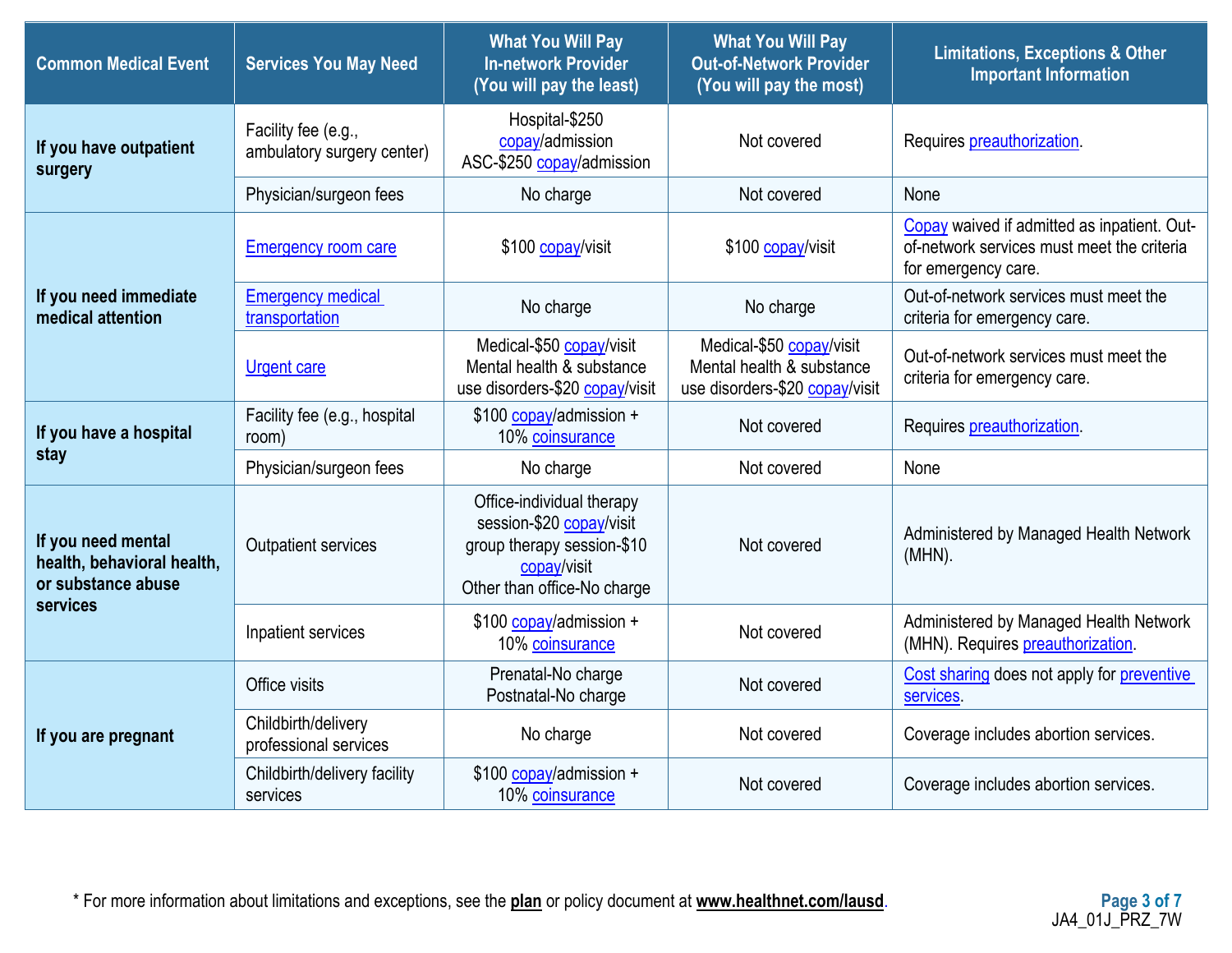| <b>Common Medical Event</b>                      | <b>Services You May Need</b>   | <b>What You Will Pay</b><br><b>In-network Provider</b><br>(You will pay the least) | <b>What You Will Pay</b><br><b>Out-of-Network Provider</b><br>(You will pay the most) | <b>Limitations, Exceptions &amp; Other</b><br><b>Important Information</b> |  |
|--------------------------------------------------|--------------------------------|------------------------------------------------------------------------------------|---------------------------------------------------------------------------------------|----------------------------------------------------------------------------|--|
|                                                  | Home health care               | No charge                                                                          | Not covered                                                                           | Limited to 100 visits per calendar year.<br>Requires preauthorization.     |  |
|                                                  | <b>Rehabilitation services</b> | \$20 copay/visit                                                                   | Not covered                                                                           | Requires preauthorization.                                                 |  |
| If you need help                                 | <b>Habilitation services</b>   | \$20 copay/visit                                                                   | Not covered                                                                           |                                                                            |  |
| recovering or have other<br>special health needs | <b>Skilled nursing center</b>  | \$250 copay/admission                                                              | Not covered                                                                           | Limited to 100 days per calendar year.<br>Requires preauthorization.       |  |
|                                                  | Durable medical equipment      | No charge                                                                          | Not covered                                                                           | Corrective footwear is not covered.<br>Requires preauthorization.          |  |
|                                                  | <b>Hospice services</b>        | No charge                                                                          | Not covered                                                                           | Requires preauthorization                                                  |  |
|                                                  | Children's eye exam            | \$30 copay/visit                                                                   | Not covered                                                                           | None                                                                       |  |
| If your child needs dental<br>or eye care        | Children's glasses             | Not covered<br>Not covered                                                         |                                                                                       | None                                                                       |  |
|                                                  | Children's dental check-up     | Not covered                                                                        | Not covered                                                                           | None                                                                       |  |

# **Excluded Services & Other Covered Services:**

| Services Your Plan Generally Does NOT Cover (Check your policy or plan document for more information and a list of any other excluded services.) |                                           |                      |  |  |
|--------------------------------------------------------------------------------------------------------------------------------------------------|-------------------------------------------|----------------------|--|--|
| Acupuncture                                                                                                                                      | Long-term care                            | Private-duty nursing |  |  |
| Cosmetic surgery                                                                                                                                 | Non-emergency care when traveling outside | Routine foot care    |  |  |
| Dental care (Adult)                                                                                                                              | the U.S.                                  | Weight loss programs |  |  |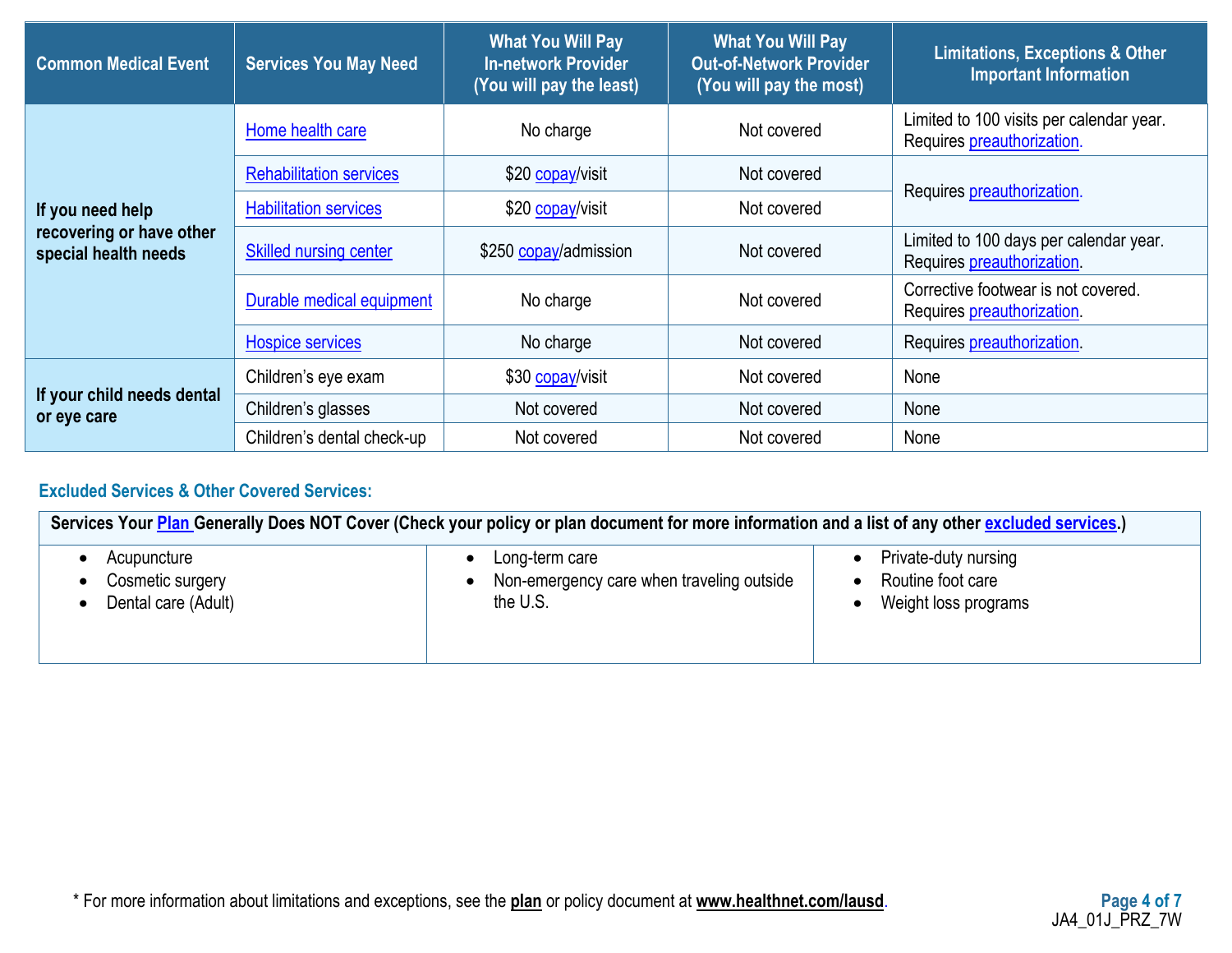| Other Covered Services (Limitations may apply to these services. This isn't a complete list. Please see your plan document.) |                                                                                                                                                                                                                                                                                                                                                                  |                                                                                                                                                |  |  |  |
|------------------------------------------------------------------------------------------------------------------------------|------------------------------------------------------------------------------------------------------------------------------------------------------------------------------------------------------------------------------------------------------------------------------------------------------------------------------------------------------------------|------------------------------------------------------------------------------------------------------------------------------------------------|--|--|--|
| Bariatric surgery                                                                                                            | Chiropractic care-Your group has purchased<br>a chiropractic benefit rider. When you use a<br>practitioner in the American Specialty Health<br>Plan network, chiropractic care is covered<br>with a copayment of \$10/visit up to 20 visits<br>per calendar year. You may self-refer for the<br>initial visit; subsequent visits require prior<br>authorization. | Hearing aids (limited to 2 devices every 36<br>months; hearing aid repair is not covered)<br>Infertility treatment<br>Routine eye care (Adult) |  |  |  |

### **Your Rights to Continue Coverage:**

There are agencies that can help if you want to continue your coverage after it ends. The contact information for those agencies is: Department of Labor's Employee Benefits Security Administration at 1-866-444-EBSA (3272) or [www.dol.gov/ebsa/healthreform.](http://www.dol.gov/ebsa/healthreform) Department of Health and Human Services, Center for Consumer Information and Insurance Oversight, at 1-877-267-2323 x61565 or [www.cciio.cms.gov.](http://www.cciio.cms.gov/) Other coverage options may be available to you too, including buying individual insurance coverage through the Health Insurance [Marketplace.](https://www.healthcare.gov/sbc-glossary/#marketplace) For more information about the [Marketplace,](https://www.healthcare.gov/sbc-glossary/#marketplace) visit [www.HealthCare.gov](http://www.healthcare.gov/) or call 1-800-318-2596.

### **Your Grievance and Appeals Rights:**

There are agencies that can help if you have a complaint against your [plan](https://www.healthcare.gov/sbc-glossary/#plan) for a denial of a [claim.](https://www.healthcare.gov/sbc-glossary/#claim) This complaint is called a [grievance](https://www.healthcare.gov/sbc-glossary/#grievance) or [appeal.](https://www.healthcare.gov/sbc-glossary/#appeal) For more information about your rights, look at the explanation of benefits you will receive for that medical [claim.](https://www.healthcare.gov/sbc-glossary/#claim) Your [plan](https://www.healthcare.gov/sbc-glossary/#plan) documents also provide complete information to submit a [claim,](https://www.healthcare.gov/sbc-glossary/#claim) [appeal,](https://www.healthcare.gov/sbc-glossary/#appeal) or a [grievance](https://www.healthcare.gov/sbc-glossary/#grievance) for any reason to your [plan.](https://www.healthcare.gov/sbc-glossary/#plan) For more information about your rights, this notice, or assistance, contact: Health Net's Customer Contact Center at 1-800-654-9821, submit a grievance form through [www.healthnet.com/lausd,](https://lausd.healthnetcalifornia.com/) or file your complaint in writing to, Health Net Appeals and Grievance Department, P.O. Box 10348, Van Nuys, CA 91410-0348. For information about group health care coverage subject to ERISA, contact the U.S. Department of Labor's Employee Benefits Security Administration at 1-866-444-EBSA (3272) or [www.dol.gov/ebsa/healthreform.](http://www.dol.gov/ebsa/healthreform) If you have a grievance against Health Net, you can also contact the California Department of Managed Health Care at 1-888-466-2219 or TDD line 1-877-688-9891 for the hearing and speech impaired or [www.dmhc.ca.gov.](http://www.dmhc.ca.gov/) For information about group health care coverage subject to ERISA, contact the U.S. Department of Labor's Employee Benefits Security Administration at 1-866-444-EBSA (3272) or [www.dol.gov/ebsa/healthreform.](http://www.dol.gov/ebsa/healthreform)

### **Does this plan provide Minimum Essential Coverage? Yes**

[Minimum Essential Coverage](https://www.healthcare.gov/sbc-glossary/#minimum-essential-coverage) generally includes [plans,](https://www.healthcare.gov/sbc-glossary/#plan) [health insurance](https://www.healthcare.gov/sbc-glossary/#health-insurance) available through the [Marketplace](https://www.healthcare.gov/sbc-glossary/#marketplace) or other individual market policies, Medicare, Medicaid, CHIP, TRICARE, and certain other coverage. If you are eligible for certain types of [Minimum Essential Coverage,](https://www.healthcare.gov/sbc-glossary/#minimum-essential-coverage) you may not be eligible for the [premium tax credit.](https://www.healthcare.gov/sbc-glossary/#premium-tax-credits)

### **Does this plan meet the Minimum Value Standards? Yes**

If your [plan](https://www.healthcare.gov/sbc-glossary/#plan) doesn't meet the [Minimum Value Standards,](https://www.healthcare.gov/sbc-glossary/#minimum-value-standard) you may be eligible for a [premium tax credit](https://www.healthcare.gov/sbc-glossary/#premium-tax-credits) to help you pay for a [plan](https://www.healthcare.gov/sbc-glossary/#plan) through the [Marketplace.](https://www.healthcare.gov/sbc-glossary/#marketplace)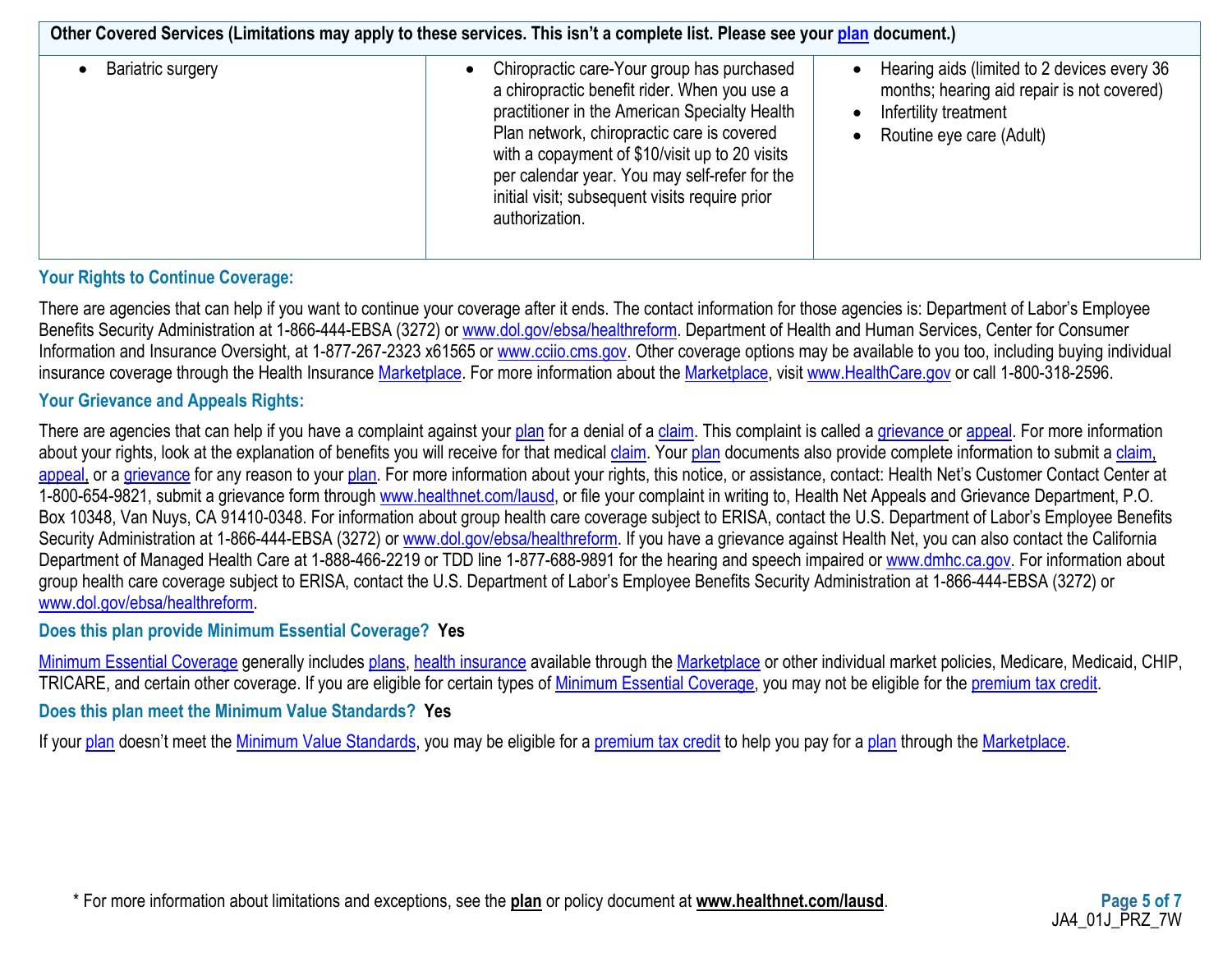### **Language Access Services:**

Spanish (Español): Para obtener asistencia en Español, llame al 1-800-654-9821. Tagalog (Tagalog): Kung kailangan ninyo ang tulong sa Tagalog tumawag sa 1-800-654-9821. Chinese (中文): 如果需要中文的帮助,请拨打这个号码 1-800-654-9821. Navajo (Dine): Dinek'ehgo shika at'ohwol ninisingo, kwiijigo holne' 1-800-654-9821.

Health Net believes this plan is a "grandfathered health plan" under the Patient Protection and Affordable Care Act (the Affordable Care Act). As permitted by the Affordable Care Act, a grandfathered health plan can preserve certain basic health coverage that was already in effect when that law was enacted. Being a grandfathered health plan means that your plan may not include certain consumer protections of the Affordable Care Act that apply to other plans, for example, the requirement for the provision of preventive health services without any cost sharing. However, grandfathered health plans must comply with certain other consumer protections in the Affordable Care Act, for example, the elimination of lifetime dollar limits on benefits.

Questions regarding which protections apply and which protections do not apply to a grandfathered health plan and what might cause a plan to change from grandfathered health plan status can be directed to the plan administrator at your Group or to Health Net's Customer Contact Center at the phone number on the back of your Health Net ID Card. If you are enrolled in an employer plan that is subject to ERISA, 29 U.S.C. 1001 et seq., you may also contact the Employee Benefits Security Administration, U.S. Department of Labor at 1-866-444-3272 or www.dol.gov/ebsa/healthreform. This website has a table summarizing which protections do and do not apply to grandfathered health plans.

*To see examples of how this [plan](https://www.healthcare.gov/sbc-glossary/#plan) might cover costs for a sample medical situation, see the next section.*

**PRA Disclosure Statement:** According to the Paperwork Reduction Act of 1995, no persons are required to respond to a collection of information unless it displays a valid OMB control number. The valid OMB control number for this information collection is **0938-1146**. The time required to complete this information collection is estimated to average **0.08** hours per response, including the time to review instructions, search existing data resources, gather the data needed, and complete and review the information collection. If you have comments concerning the accuracy of the time estimate(s) or suggestions for improving this form, please write to: CMS, 7500 Security Boulevard, Attn: PRA Reports Clearance Officer, Mail Stop C4-26-05, Baltimore, Maryland 21244-1850.